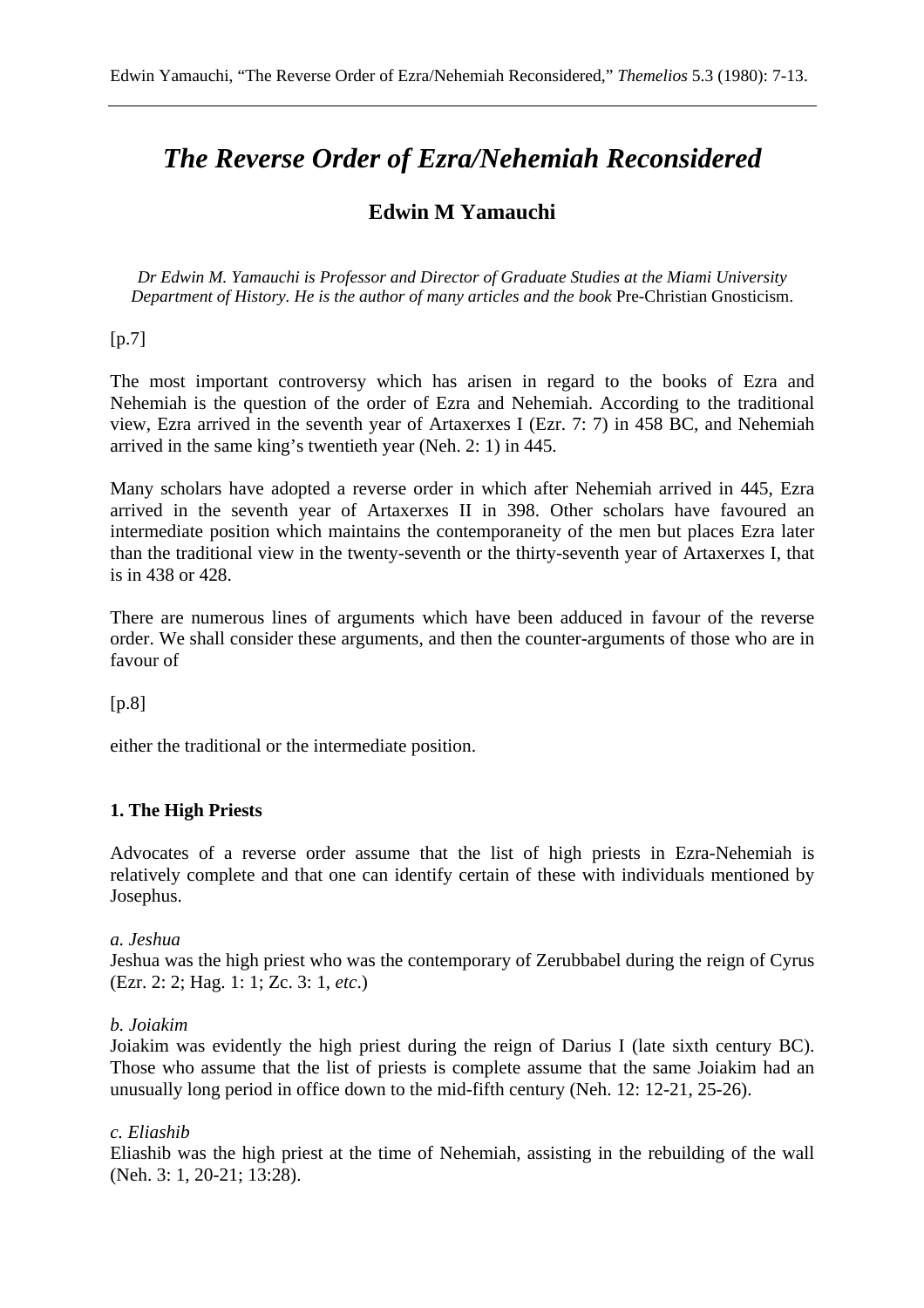A priest named Eliashib was guilty of defiling the temple by assigning rooms to Tobiah the Ammonite (Neh. 13: 4, 7). Scholars disagree as to whether this Eliashib was the same as the high priest.

#### *d. Joiada*

Joiada was the son of Eliashib (Neh. 12: 11). It is uncertain from Nehemiah 13: 28 whether Joiada or his father was high priest at the time of Nehemiah's second return.

#### *e. Johanan*

 $\overline{a}$ 

Son of Joiada, grandson of Eliashib. (i) Ezra 10: 6 mentions that Ezra went to the chamber of 'Jehohanan the son of Eliashib.' (ii) Nehemiah 12: 11 mentions the son of Joiada, named Jonathan, who was the father of Jaddua. (iii) Nehemiah 12: 22 mentions a Johanan after Joiada and before Jaddua, and Nehemiah 12: 23 identifies Johanan as the son of Eliashib. (iv) Elephantine papyri (Cowley 30: 18; 31: 17, dated 411-410 BC) refer to Johanan as high priest (*ANET,* p. 492). (v) Josephus *Ant.* XI. 297ff. refers to a Johanan who killed his brother Jesus.

Are these five references all to the same individual? Scholars who argue that this was the case reason that in Nehemiah 12: 11 Jonathan is an error for Johanan, and that Nehemiah 12: 23 should mean that Johanan was the descendant (*i.e.* grandson) rather than the son of Eliashib. They would conclude that since the Elephantine papyri indicate that Johanan was high priest in 410 BC, it is much more likely that Ezra came 7 years later in the seventh year of Artaxerxes II (398) rather than 48 years earlier under Artaxerxes I (458).

It must be admitted that if these identifications are correct, this line of reasoning provides one of the strongest arguments for reversing the order of Ezra and Nehemiah.

On the other hand, there are a number of serious objections to such identifications. Would Ezra have consorted with a known murderer, as he would have if he had arrived in  $398$ ? This would be the case if we were to identify Ezra's Jehohanan with the Johanan of Josephus.

Such an identification would be further undermined if Jehohanan was indeed the son of Eliashib rather than the grandson as some have proposed.<sup>3</sup>

It must be remembered that Jehohanan (Johanan) was a most common name; it is used by 14 different individuals in the Old Testament, 5 in Maccabees, and 17 in Josephus.<sup>4</sup> It should also be noted that in Ezra 10: 6 Jehohanan is not identified as a high priest. C. G. Tuland concludes his analysis of the data as follows:

Thus far three basic differences exclude the identification of the high-priestly Jehohanan-Eliashib 'set' (of Neh. 3: 1, 20, 21; 12: 10, 11, 22, 23) found in the Aramaic papyri, Cowley Nos. 30 and 31, with the ordinary priests of Ezra 10: 6: 1. the difference in rank and title; 2. the difference in office; 3. the difference in family relationship.<sup>5</sup>

<sup>&</sup>lt;sup>1</sup> P. R. Ackroyd, *Israel under Babylon and Persia* (London, 1970), pp. 193, 285-86.

P. R. Ackroyd, *Chronicles, Ezra, Nehemiah* (London, 1973), p. 258. <sup>3</sup>

<sup>&</sup>lt;sup>3</sup> J. R. Porter, 'Son or grandson, Ezr. X.6', *JTS* 17 (1966), pp. 54-67.

<sup>&</sup>lt;sup>4</sup> W. M. F. Scott, 'Nehemiah-Ezra?' *ExpT* 58 (1946-47), p. 265.

C. G. Tuland, 'Ezra-Nehemiah or Nehemiah-Ezra?' *AUSS* 12 (1974), pp. 58-59.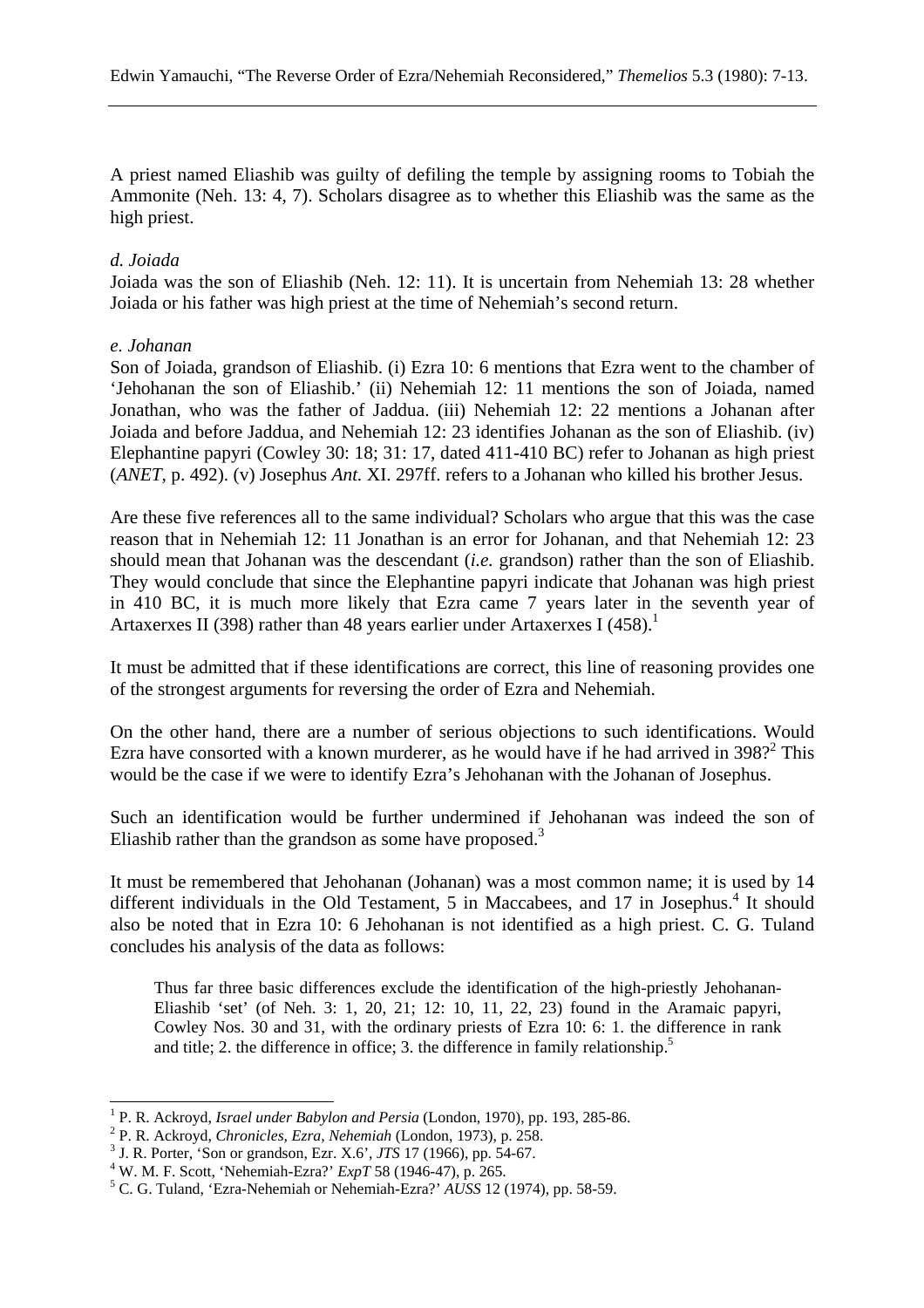## *f. Jaddua*

A Jaddua, the son of Johanan, is mentioned in Nehemiah 12: 11, 22. Josephus (*Ant.* XI. 302ff.) identified this Jaddua with the high priest at the time of Alexander's invasion of Palestine.

Some conservative scholars who have tried to maintain the traditional order of Ezra/Nehemiah, have argued that the biblical Jaddua may have been a young man *c.* 400, who lived to an unusually advanced age in 333/332 BC.<sup>6</sup> Such a supposition seems most unlikely.

It is probable that Josephus was quite mistaken and identified wrongly the Hellenistic Jaddua with his grandfather. Williamson notes that there are 'strong grounds for believing that Josephus "reduced" the Persian period by at least as much as

[p.9]

 $\overline{a}$ 

two generations'.<sup>7</sup> He may have been misled by the fact that there was an Artaxerxes and a Darius both in the fifth century and also in the fourth century.

Inspired by the evidence of papponymy in the Samaria papyri, F. M. Cross has proposed a new reconstruction which offers a plausible harmonization of the biblical and extra-biblical data.<sup>8</sup> Papponymy or the repetition of the same name in alternating generations so that grandsons are named after their grandfathers was a common practice. B. Mazar has sought to show that the name Tobiah alternates over nine generations. In a recently published Ammonite inscription the royal name Amminadab recurs over six generations. The Samaria papyri indicate that the name Sanballat alternated over six generations.

Cross's reconstruction assumes that a pair of similar names has fallen out of our extant sources. His reconstructed list would include:

| Name                 | Year of birth | Contemporary of |
|----------------------|---------------|-----------------|
| Jeshua               | 570           | Zerubbabel      |
| Joiakim <sup>9</sup> | 545           |                 |
| Eliashib I           | 540           |                 |
| Johanan I            | 520           | Ezra            |
| Eliashib II          | 495           | Nehemiah        |
| Joiada               | 470           |                 |
| Johanan II           | 445           |                 |
| Jaddua $I^{10}$      | 420           |                 |
| Johanan III          | 395           |                 |
| Jaddua II            |               | Alexander       |
|                      |               |                 |

<sup>&</sup>lt;sup>6</sup> C. F. Keil, *The Books of Ezra, Nehemiah, and Esther* (Grand Rapids, n.d.), p. 147.<br><sup>7</sup> H. G. M. Williamson, 'The Historiaal Value of Josephue' Antiquities XI 207, 201'

<sup>&</sup>lt;sup>7</sup> H. G. M. Williamson, 'The Historical Value of Josephus' Antiquities XI.297-301', *JTS* 28 (1977), pp. 49-66.

F. M. Cross, Jr., 'A Reconstruction of the Judean Restoration', *JBL* 94 (1975), pp. 4-18; *idem, Int* 29 (1975), pp. 187-203.<br><sup>9</sup> In Cross's 1

In Cross's reconstruction every high priest is the son of the preceding, except for Eliashib I, who is listed as the brother of Joiakim. But Nehemiah 12: 10 lists Eliashib as Joiakim's son. This point is raised by G. Widengren, 'Persian Period', *Israelite and Judaean History*, ed. J. H. Hayes and J. M. Miller (Philadelphia, 1977), p. 509.<br><sup>10</sup> As Jaddua is a caritative or endearing form of Joiada, Cross lists in alternate generations: Joiada, Ja

and Jaddua III. This may confuse the average reader, however.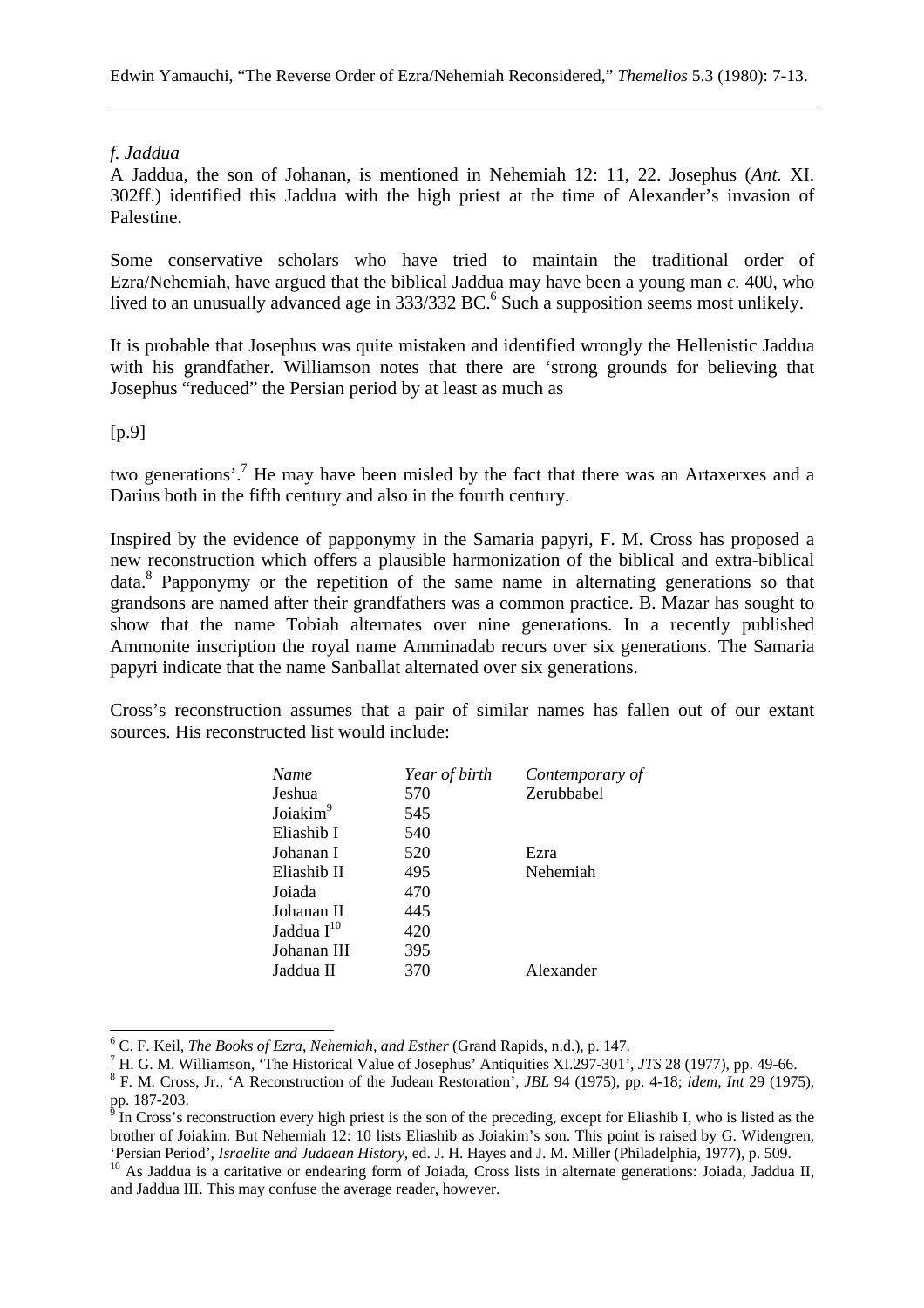By this reconstruction Cross resolves two key issues. Ezra's contemporary is Johanan I, the son of Eliashib I, and not Johanan II, who is mentioned in the Elephantine papyri, as advocates of a reverse order have maintained. The Jaddua mentioned by Nehemiah would have been the grandfather of Jaddua II, who was the high priest at the time of Alexander.<sup>11</sup>

#### **2. The Contemporaneity of Ezra and Nehemiah**

As the text stands, Nehemiah and Ezra are noted together in Nehemiah 8: 9 at the reading of the law and in Nehemiah 12: 26, 36 at the dedication of the wall. As the name Nehemiah is lacking in the 1 Esdras 9: 49 parallel to Nehemiah 8: 9, it has been argued that Nehemiah's name has been inserted in the latter passage as a gloss. It has also been argued that Nehemiah 12: 26, 36 were also added to the original text. J. A. Emerton has asserted, 'No meeting between them is recorded and they never both play active parts in the same action; one is active, and at most, the other's name is mentioned in passing.'12

But it is not the case that one can delete either Ezra or Nehemiah from Nehemiah 12: 26 without any consequences, for to do so would leave one of the processions without a leader.

The fact that the references to the contemporaneity of Ezra and Nehemiah are few is readily explicable. Bright points out:

The Chronicler's interests were predominantly ecclesiastical, and to these Nehemiah was peripheral. Nehemiah, on the other hand, intended his memoirs as a personal *apologia* not as a history of the contemporary Jewish community; he was concerned exclusively with what he himself had done.<sup>'13</sup>

We have other examples of contemporary Old Testament figures who do not refer to each other, for example, Jeremiah and Ezekiel, Haggai and Zechariah.'14

#### **3. Meremoth the son of Uriah of the clan of Hakkoz**

 $\overline{a}$ 

Ezra 2: 61-62/Nehemiah 7: 63-64 list the family of Hakkoz as one of those which was not able to prove its priestly status. In Ezra 8: 33 a Meremoth, the son of Uriah, from this family, is designated as one of the priests in charge of the temple treasury. In Nehemiah 3: 4, 21, we also have a Meremoth, the son of Uriah, who builds a double portion of the wall. Without a priestly title, he is evidently considered a layman.

Supporters of the reverse order argue that this suggests that Meremoth in his youth aided in the building of the wall, and in his old age (47 years

<sup>&</sup>lt;sup>11</sup> Cross's reconstruction has been accepted by S. Talmon, 'Ezra and Nehemiah', *IDB*, Supplementary Volume, pp. 327-328.

<sup>12</sup> J. A. Emerton, 'Did Ezra Go to Jerusalem in 428 BC?' *JTS* 17 (1966), p. 16; N. H. Snaith, 'The Date of Ezra's Arrival in Jerusalem', *ZAW* 63 (1952), p. 63.<br><sup>13</sup> J. Bright, 'The Date of Ezra's Mission to Jerusalem', *Yehezkel Kaufmann Jubilee Volume*, ed. M. Haran

<sup>(</sup>Jerusalem, 1960), p. 86; cf. M. W. Leesberg, 'Ezra and Nehemiah: A Review of the Return and Reform', *CTM* 33 (1962), p. 85.

<sup>&</sup>lt;sup>14</sup> Josephus, *Ant.* XI. 158 has Ezra passing away before the arrival of Nehemiah, a state of affairs which has not been taken seriously by scholars.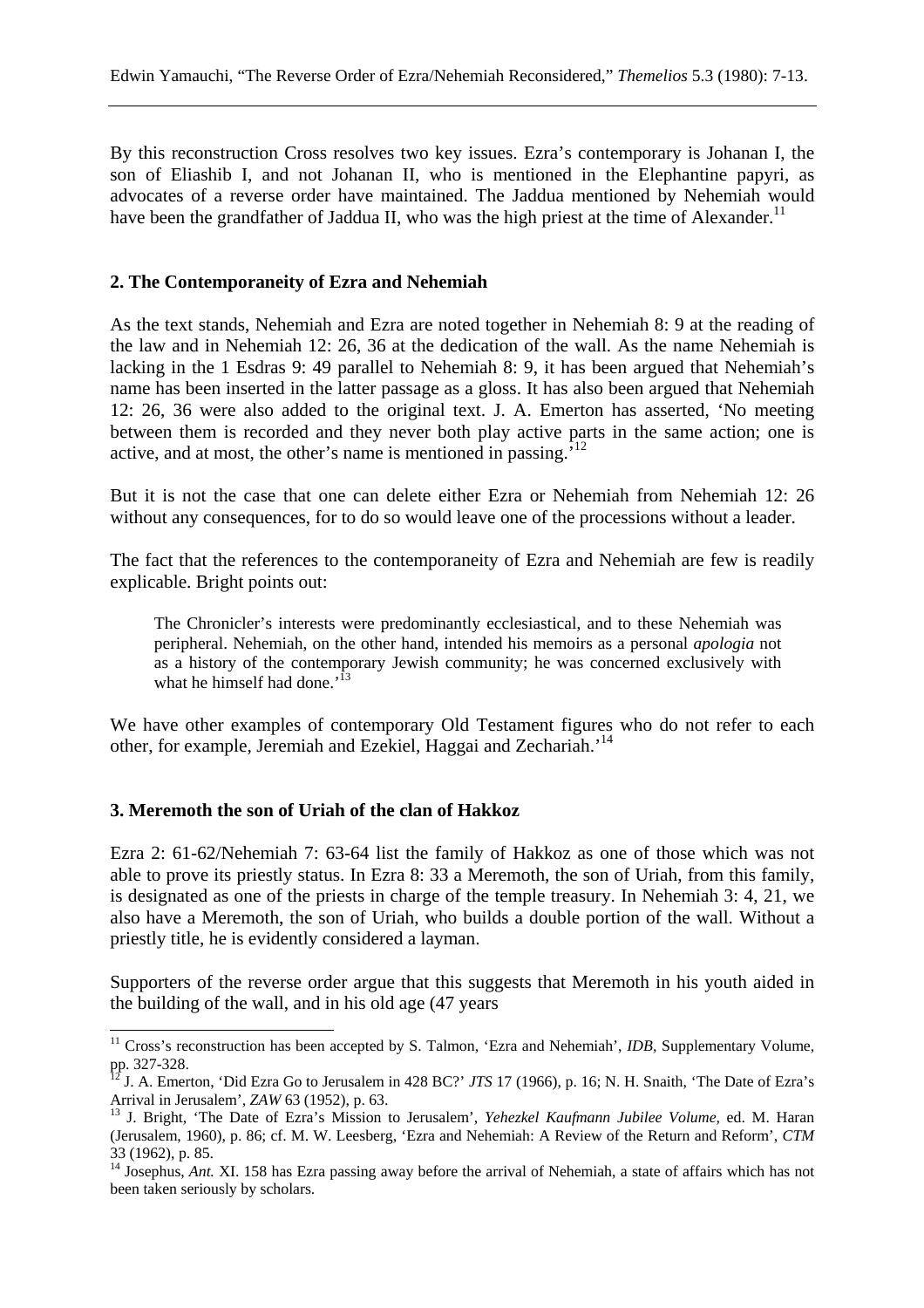# [p.10]

later in 398) served as a treasurer. They suggest that Meremoth's family must have regained its priestly status after Nehemiah's time at Ezra's coming.

On the other hand, it can be also argued that the situation may be explained on the basis of the traditional order. K. Koch suggests, 'It seems as if Ezra acknowledged Meremoth at the time of his arrival in Jerusalem, but deposed him shortly afterward while carrying out his investigation.<sup>15</sup>

Simpler is Kellermann's suggestion that despite the similar names and patronymics, we have to do with two individuals, one from a priestly and one from a lay family. Though Meremoth is not a very common name (three or four occurrences), Uriah is more common (six or seven occurrences).16

# **4. The Committee of Four**

According to the proponents of the reverse order, it was Nehemiah who first appointed a commission of four temple treasurers (Neh. 13: 13). When Ezra arrived he found a similar committee (Ezr. 8: 33).

But it may be the case that Ezra earlier found a committee on his arrival, and that Nehemiah merely filled an existing committee with trustworthy men. The two committees, it should be noted, were not identical. Ezra's committee was made up of two priests and two Levites, but Nehemiah's was made up of a priest, a scribe, a Levite, and a layman.<sup>17</sup>

# **5. The list of wall builders**

It is quite striking that we cannot identify with any certainty any of the wall builders of Nehemiah 3 with those listed as returning with Ezra (Ezr. 8: 1-20), which we might have expected if Ezra preceded Nehemiah. Such names as Meshullam (Neh. 3: 4, 30; *cf.* Ezr. 8: 16) may be too common for certain identification. Hattush in Nehemiah 3: 10 is not the same as the Hattush in Ezra 8: 2-3.

Ezra himself may have been too old to have participated in the rebuilding of the wall. A. E. Cundall suggests, 'But Neh. 3 mentions only the chief builders, who are likely to have been longstanding residents in 'Jerusalem.<sup>18</sup>

Tuland believes that we can identify Hashabiah and Sherebiah—Levites who accompanied Ezra (Ezr. 8: 18-19)—with the Hashabiah and Sherebiah who signed the covenant according

 $\overline{a}$ 

<sup>&</sup>lt;sup>15</sup> K. Koch, 'Ezra and the Origins of Judaism', *JSS* 19 (1974), p. 190.<br><sup>16</sup> U. Kellermann, 'Erwägungen zum Problem der Esradatierung', *ZAW* 80 (1968), p. 69.<br><sup>17</sup> Ibid., p. 68.

<sup>&</sup>lt;sup>18</sup> A. E. Cundall, 'Ezra and Nehemiah', *The New Bible Commentary Revised*, ed. D. Guthrie *et al.* (London, 1970), p. 396.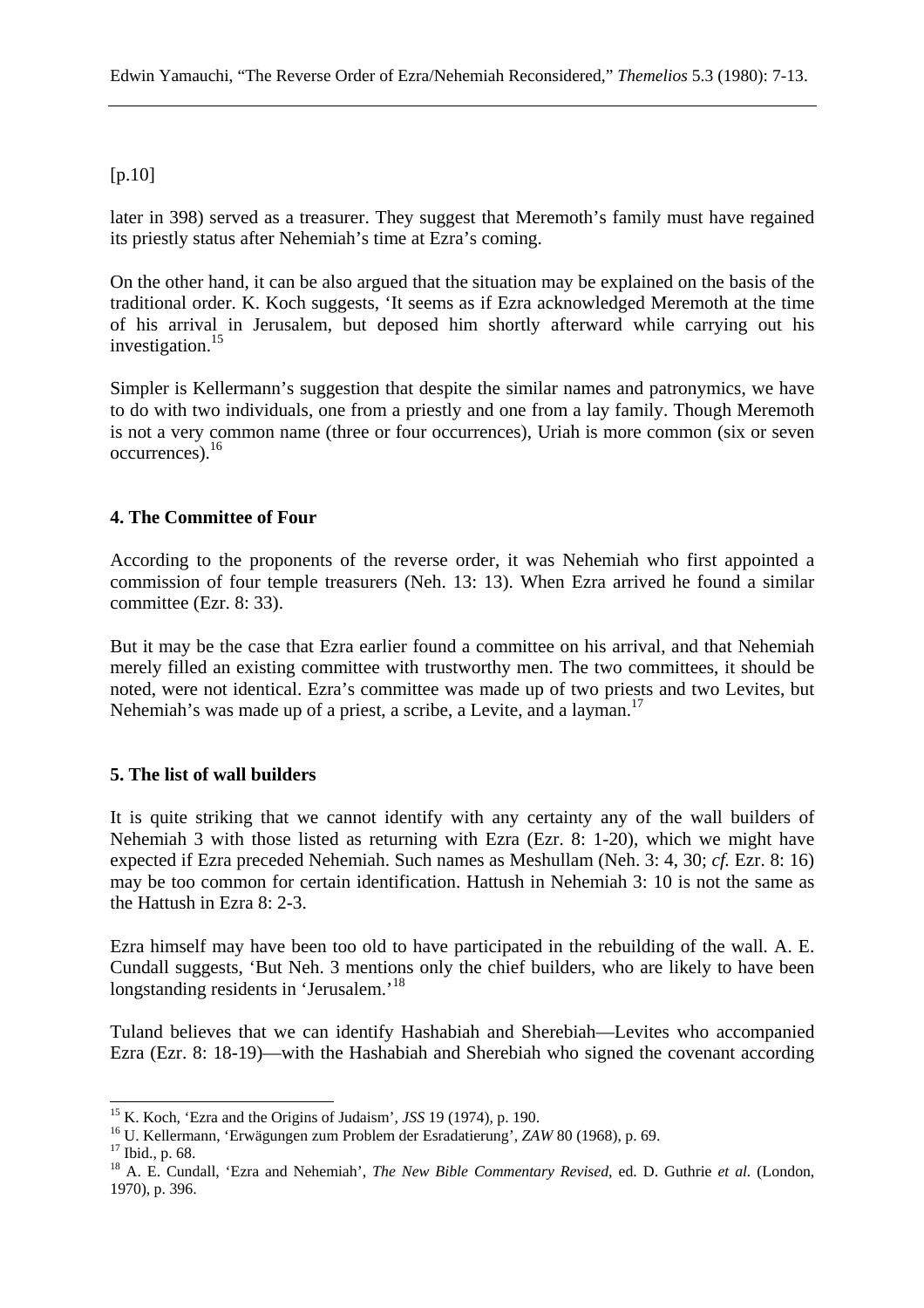to Nehemiah 10: 9, 11-12. They could not have been Ezra's travelling companions in 398 as they were already leaders in 445.<sup>19</sup>

## **6. The thirteen-year gap**

As the present text is arranged, after Ezra's arrival in 458 and his activities in that first year, we hear nothing further about his ministry until the public reading of the law some 13 years later (Neh. 8: 1—8). A number of scholars would sever Ezra's association with Nehemiah and place the reading of the law by Ezra in his first year.

G. L. Archer responds:

Yet Nehemiah 8 only records a solemn reading of the law in a public meeting on the occasion of the Feast of Tabernacles. It by no means implies that Ezra had not been diligently teaching the law to smaller groups of disciples and Levites during the preceding twelve years.<sup>20</sup>

Less satisfactory are suggestions that Ezra may have returned to Mesopotamia, or that he may have fallen out of favour with the Persians by being associated with the attempt to rebuild the wall (Ezr. 4: 7-23).

## **7. The 'wall' of Ezra 9: 9**

Whereas Nehemiah found the defences of Jerusalem destroyed (Neh. 1: 3; 2: 13, 17), Ezra thanked God for a 'wall' at Ezra 9: 9 (KJV). Bowman and others have used this verse to argue that Ezra must have come after Nehemiah had restored the wall. $^{21}$ 

However, in Ezra 9: 9 the word used is not the usual word for a city wall,  $ho^{\prime}$  ma<sup> $\prime$ </sup>, but rather the word *gader,* which ordinarily refers to the enclosure of fields or vineyards. The LXX renders the word by *phragmos.* Moreover the fact that it is said to be 'in Judah and in Jerusalem' must surely mean that the word is used here in the figurative sense of 'protection' as the RSV ( $cf.$  NEB, JB) has rendered it.<sup>22</sup>

# **8. The listing of Nehemiah before Ezra**

Nehemiah is listed before Ezra in Nehemiah 12: 26. This fact impressed Albright, who adopted the intermediate position of dating Ezra's coming after Nehemiah's arrival but in association with the latter's second administration.<sup>23</sup>

Other scholars, however, believe that this datum

 $\overline{a}$ 

 $19$  Tuland, pp. 59-60.

<sup>&</sup>lt;sup>20</sup> G. L. Archer, Jr, *A Survey of Old Testament Introduction* (revised edn.; Chicago, 1974), p. 412.<br><sup>21</sup> R. A. Bowman, 'The Book of Ezra and the Book of Nehemiah', *IB* III, p. 562.<br><sup>22</sup> L. H. Brockington, *Ezra, Nehem*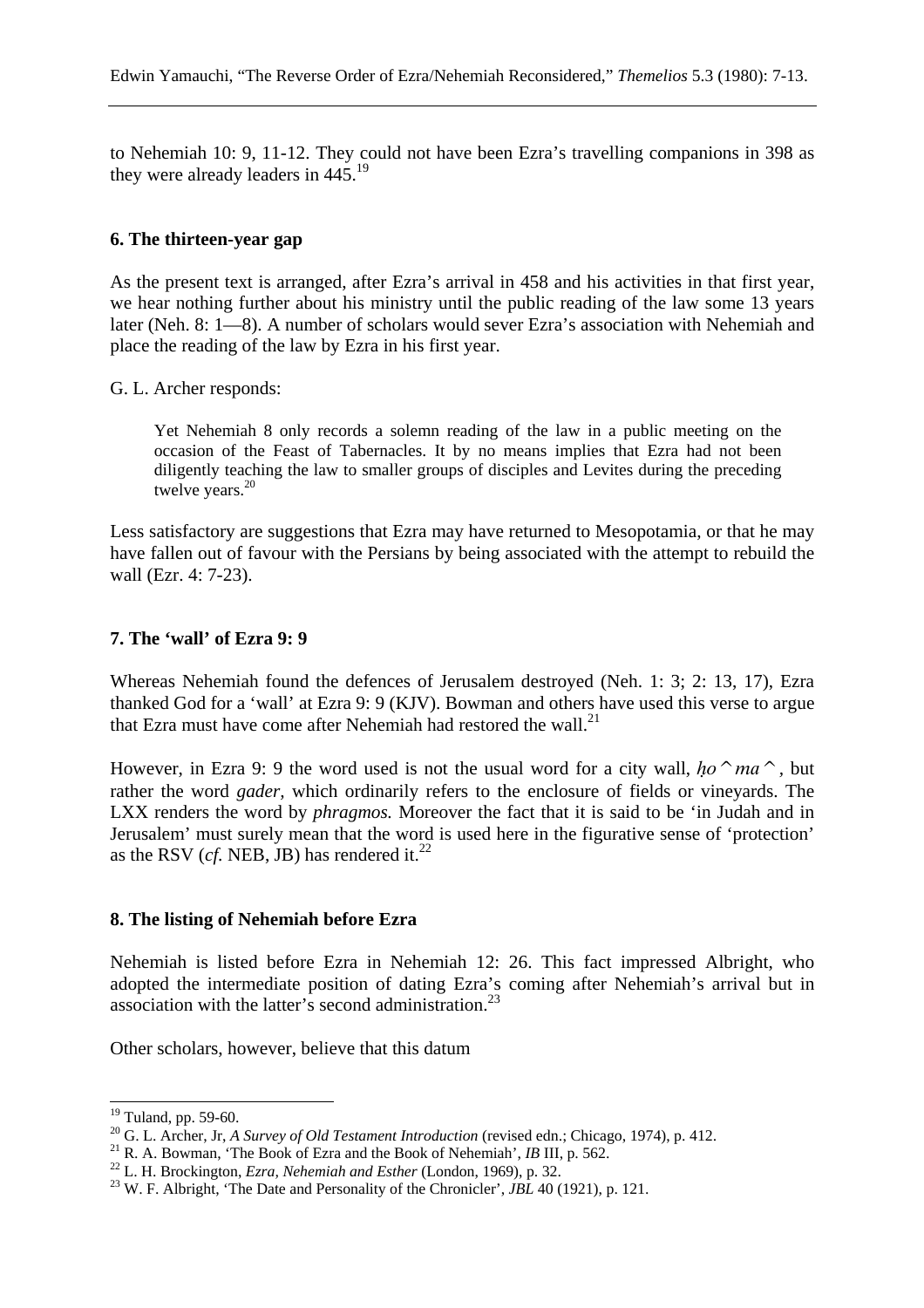# [p.11]

has no bearing on the question of chronological sequence. As Harrison points out:

That Nehemiah may have been mentioned before Ezra in one particular passage (Neh. 12: 26) has actually little bearing upon the larger chronological problem, since it appears fairly obvious that Nehemiah would in any event have taken precedence in his own memoirs in his capacity as civil governor of Judaea.<sup>24</sup>

# **9. The population of Jerusalem**

It has been argued that whereas Nehemiah found Jerusalem almost uninhabited and took steps to repopulate it (Neh. 7:4; 11: 1-3; 13: 10-13), Ezra came to a city that was well populated (Ezr. 1: 1ff.). Therefore Ezra must have come after Nehemiah's repopulation programme.

But the context of Ezra 10: 1ff. implies that the large congregation of those who were sorry for becoming involved in mixed marriages came from throughout Judah.25

## **10. The problem of mixed marriages**

Both Ezra (9-10) and Nehemiah (13: 23-28) deal with the problem of mixed marriages. Ezra adopted a more rigorous approach, demanding the dissolution of all such marriages. Apart from the expulsion of Joiada, Nehemiah forbade any future mixed marriages.

Brockington holds that Ezra's handling most naturally follows Nehemiah's attempt, and regards this as 'the strongest argument' for the reverse order.<sup>26</sup> Furthermore, Bowman argues that the situation faced by Nehemiah must have been one of longstanding, since he found the children speaking in foreign dialects (Neh. 13: 23-24).

As to the latter argument, if Ezra's reforms took place in 457—some 25 years before Nehemiah's actions upon his second return after 432—this would certainly be time enough for children of some age to have been born to renewed mixed marriages. The idea that a more rigorous handling of the problem should come later is purely subjective. Perhaps a less rigorous course was felt to be more effective by Nehemiah.'<sup>27</sup>

# **11. The alleged failure of Ezra**

Closely allied to the preceding argument is the often expressed idea that if Ezra preceded Nehemiah, he must have 'failed' as Nehemiah had to correct the same abuse. (Of course, the converse argument could be made, that if Nehemiah preceded Ezra, the former 'failed'.) For example, H. H. Rowley avers:

 $\overline{a}$ <sup>24</sup> R. K. Harrison, *Introduction to the Old Testament* (London, 1970), p. 197.<br><sup>25</sup> Ibid., p. 196; Kellerman, pp. 65-68.

<sup>&</sup>lt;sup>25</sup> Ibid., p. 196; Kellerman, pp. 65-68.<br><sup>26</sup> Brockington, pp. 19-20.

<sup>27</sup> J. A. Montgomery, *The Samaritans* (Philadelphia, 1907), p. 64.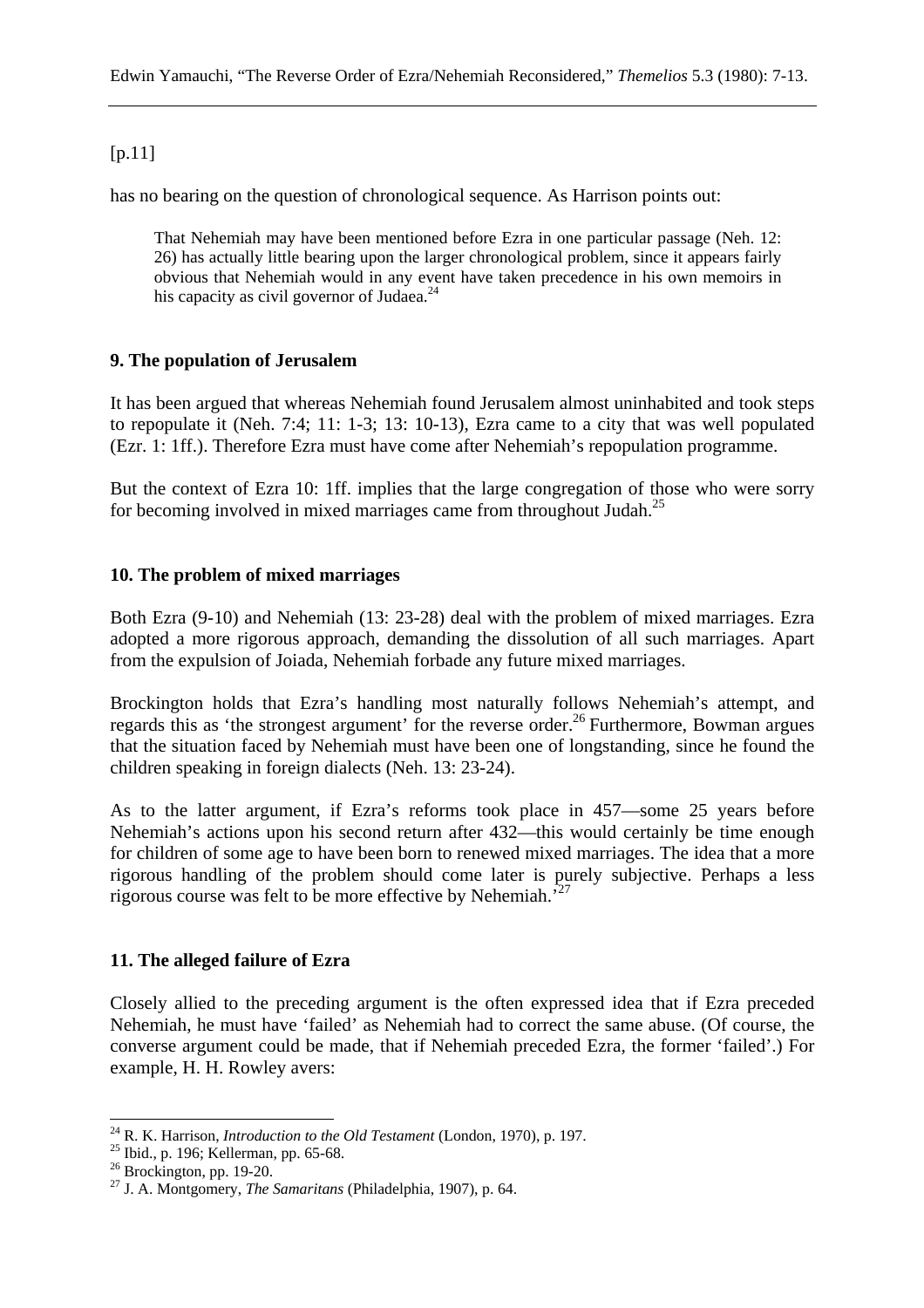It is curious that some of those who are the most zealous to defend the chronological order of Ezra and Nehemiah as it appears in the Bible are willing to do so at the cost of jettisoning the Biblical representation of the character of Ezra, and the reduction of him to the stature of an incompetent who had to be rescued by Nehemiah after his failure.<sup>28</sup>

It should be noted that God's spokesmen do not 'fail' when they faithfully deliver God's messages. The people who disobey are the ones who 'fail'. In the short period of time during his absence after his first term, numerous abuses appeared which Nehemiah had to correct during his second term (Neh. 13: 4-31). Cross remarks drily:

I am not impressed by such an argument. One may say that all the prophets and reformers failed in biblical history. A fairly close analogy is found in the reforms of Hezekiah and Josiah, both of which failed.<sup>29</sup>

## **12. The date of the composition of Ezra-Nehemiah**

Inasmuch as the text as it now stands presents Ezra's priority over Nehemiah, if indeed Ezra came later the confusion must have arisen at a later date removed from the events, some hold in the third century BC. P. R. Ackroyd writes, 'But if, as seems more probable, the Chronicler was active in about the middle of the fourth century, not more than a generation after this late dating for Ezra (in 398), then the disorder would be very difficult to explain.<sup>30</sup>

Other scholars are convinced that the evidence points to an even earlier date for the work of the Chronicler. Cross concludes, 'The fact that all genealogies in  $\text{Chr}_3$  end shortly before 400 BC virtually eliminates the popular view that Ezra followed Nehemiah in the seventh year of the reign of Artaxerxes II,  $398$  BC.<sup>31</sup>

 $[p.12]$ 

 $\overline{a}$ 

## **13. The Political Situation**

Inasmuch as the early years of Artaxerxes I were troubled by a major revolt in Egypt, some have questioned whether Ezra would have been sent on an unprotected journey in 458*.* In the year 459/458 the king sent a 300,000-man army against Egypt. The roads would have been so filled with troop caravans, it has been argued, that there would have been no room for Ezra's caravan.32

On the other hand, it could be argued that the presence of such troops would have made the caravan safe from robbers. Indeed, the precarious situation in Egypt probably made it desirable for the Persians to have a friendly agent in Palestine. F. Heichelheim, noting that Dor on the Palestinian coast is found on the Athenian tribute list for 454, concluded: 'If we

<sup>&</sup>lt;sup>28</sup> H. H. Rowley, *Men of God* (London, 1963), p. 242.<br><sup>29</sup> Cross, *Int*, p. 198, n. 60; *cf*. 201, n. 61.

<sup>&</sup>lt;sup>30</sup> Ackroyd, *Israel under Babylon*, p. 194; *cf.* Brockington, p. 32.<br><sup>31</sup> Cross, *JBL*, p. 14, n. 60; *cf.* Kellermann, p. 75. Others favouring a date of *c*. 400 for the work of the Chronicler, including Ezra and Neheniiah, are: W. Rudolph, *Esra und Nehemiah* (Tübingen, 1949), p. 25; J. M. Myers, *Ezra-Nehemiah* (Garden City, N.Y., 1965), p. lxx. H. G. M. Williamson, *Israel in the Book of Chronicles* (Cambridge, 1977), p. 86, favours the Persian period.

<sup>32</sup> V. Pavlovský, 'Die Chronilogie der Tätigkeit Esdras', *Bib* 38 (1957), pp. 284-285.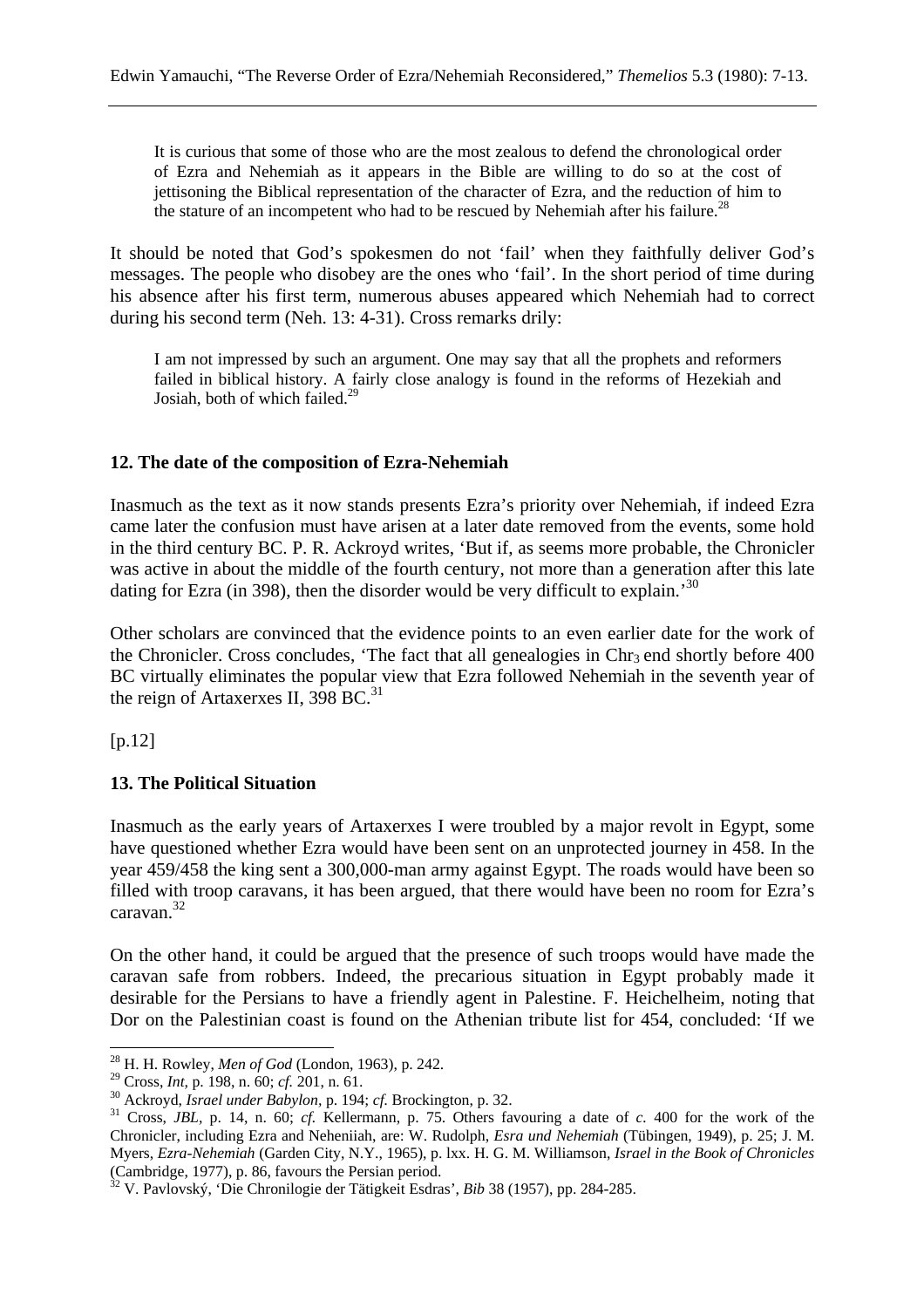are right the new strength which Ezra was authorized to give... was urgently needed from the point of view of the Persian government to make defections in Palestine to the Athenians less dangerous...<sup>33</sup> Another classical scholar, J. L. Myres, concurs: 'In particular, the very wide authority given to Ezra in 458 reflects the general uneasiness and the anxieties of the Persian government, during the revolt of Inaros in the Delta.'34

At the same time, B. Reicke notes that the political situation in Palestine in 398 would have made Ezra's mission most unlikely. When Johanan, the high priest, killed his brother (Josephus, *Ant.* XI. 297-301), the Persian governor Bagoas imposed a penalty upon Jerusalem for seven years. 'This temple crisis under Bagoas can simply not be squared with Ezra's mission to restore the Temple, supported juridically and monetarily by the Persian throne  $(Ezr. 7: 6, 11-28).^{35}$ 

## **14. Supporters of the Reverse Order**

It was in 1889 that M. Vernes first suggested the reverse order. But it was primarily the Catholic scholar, A. van Hoonacker, who gave the view currency in a series of publications from 1890 to 1924.'36 The ablest exposition of this point of view was published in 1948 by H. H. Rowley.37 In 1948 only a minority of scholars, none of them German, favoured this view.

Originally Rowley listed 24 scholars (between 1908 and 1945) who were adherents of the reverse order, among whom were: L. W. Batten, S. Mowinckel, W. O. E. Oesterley, S. A. Cook, H. W. Robinson, N. H. Snaith, and J. Pedersen. In the 1965 reprint of his article he listed the names of 23 additional scholars who favoured this order. Since 1945 we can add: P. R. Ackroyd, D. Baldi, J. Bonsirven, R. A. Bowman, H. Cazelles, O. Eissfeldt, G. Fohrer, K. Galling, N. Gottwald, J. Gray, E. Hamrick, C. Jean, A. Kapeirud, E. G. Kraeling, P. Lemaire, M. Metzger, F. Michaeli, R. North, G. Rinaldi, and H. Schneider (supplementing Rowley's listing).

In 1970 W. F. Stinespring affirmed:

 $\overline{a}$ 

Indeed, the placing of Ezra after Nehemiah may now be spoken of as part of 'critical orthodoxy,' having been incorporated into such works as *The International Critical Commentary, The Interpreter's Bible, The Interpreter's Dictionary of the Bible, The Oxford Annotated Bible,* and into much of the church-school literature of the leading Protestant churches in North America. The great German introductions of Eissfeldt and SellinFohrer, now translated into English (1965 and 1968 respectively), have also joined the chorus of assent.<sup>38</sup>

<sup>33</sup> F. Heichelheim, 'Ezra's Palestine and Periclean Athens', *ZRGG* 3 (1951), pp. 251-253. *Cf.* also M. Smith, 'Ezra', *Ex Orbe Religionum*, ed. C. J. Bleeker *et al.* (Leiden, 1972), I, pp. 141-143.<br><sup>34</sup> J. L. Myres, 'Persia, Greece and Israel', *PEQ* 85 (1953), p. 13.<br><sup>35</sup> B. Reicke, *The New Testament Era* (Philadelphia, 1968),

<sup>33-64.</sup>

<sup>37</sup> H. H. Rowley, 'The Chronological Order of Ezra and Nehemiah', *Ignace Goldziher Memorial Volume,* ed. S. Löwinger and J. Somogyi (Budapest, 1948), pp. 117-149; reprinted in *The Servant of the Lord* (London, 1952; reprinted Oxford, 1965), pp. 135-168.

<sup>38</sup> W. F. Stinespring, 'Prolegomenon' to C. C. Torrey, *Ezra Studies* (New York, 1970 reprint), p. xiv.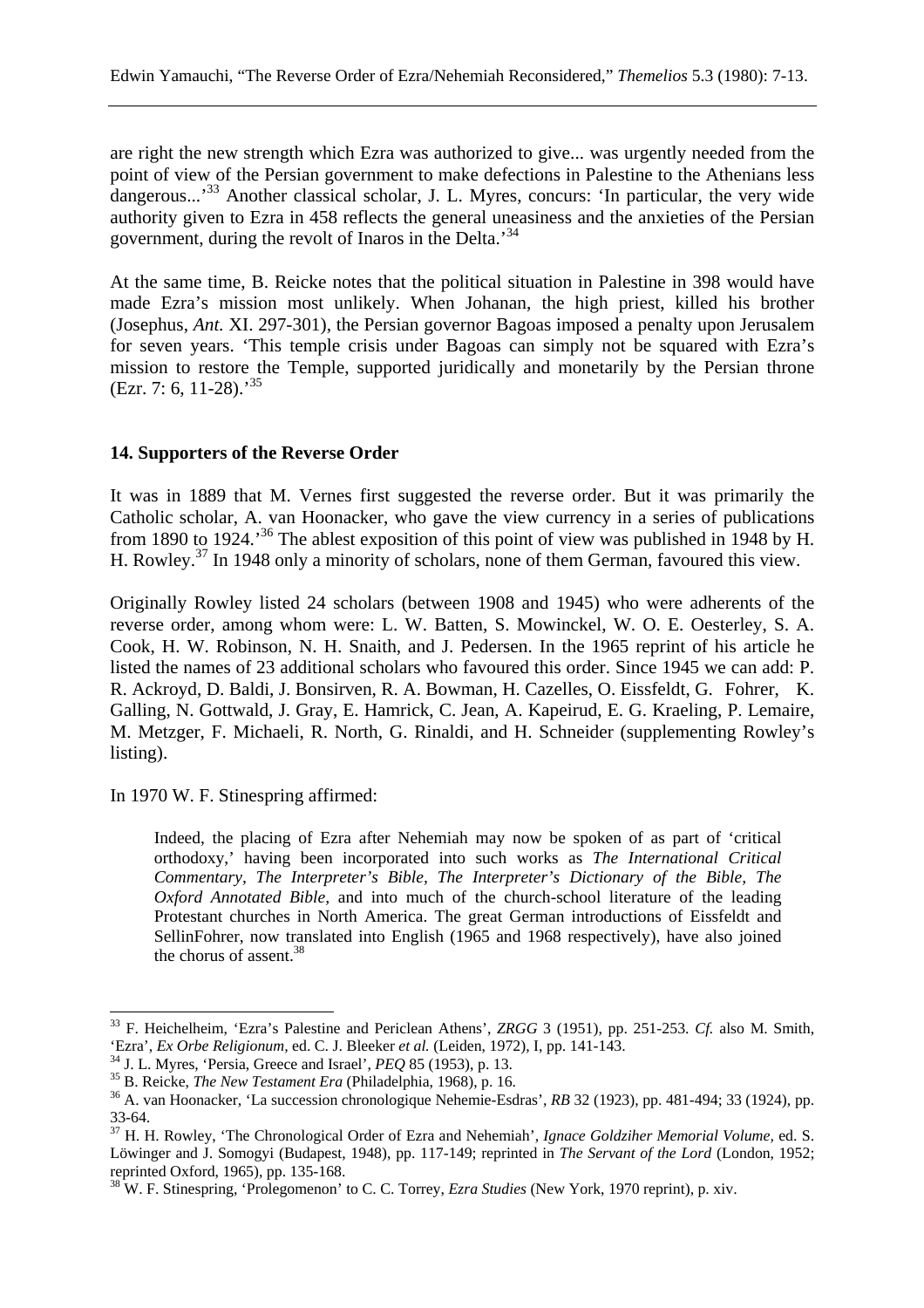# **15. Supporters of the Intermediate Date**

Some scholars have attempted to retain the contemporaneity of Ezra and Nehemiah, and yet place Ezra at a later date by emending the number '7' of Ezra 7: 7 to read either '27' or '37'. The former would yield a date for Ezra's arrival in 438 and the latter in 428.

The former emendation was proposed by J. Wellhausen in 1895, and the latter was suggested by J. Markwart in 1896. The first alternative has had relatively few supporters. These would include T. K. Cheyne, R. H. Kennett, H. Lusseau, O. Procksch, and in recent times F. F. Bruce.39

More attractive is the reading '37', since both the Hebrew word for '30' and the word for '7' begin with the letter  $\check{s}$ , it has been argued that the

 $[p.13]$ 

former word may have dropped out by the process known as *homoiarkton.* The most influential advocate of this position was W. F. Albright, who settled on this date in  $1947$ .<sup>40</sup> Prior to that time he had vacillated, favouring 398 in 1921, 432 in 1932, and 398 in 1940.

A persuasive exposition of this view was set forth in an article by John Bright, published in 1960.<sup>41</sup> Other scholars who would support this date which would associate Ezra with Nehemiah's second term as governor include: D. N. Freedman, H. Kreissig, C. Kuhl, M. Leesberg, J. M. Myers, M. Noth, V. Pavlovský, D. F. Robinson, and W. Rudolph. Though this position avoids the objections raised against the reverse position, there is no textual support for the proposed emendation.<sup>42</sup>

## **16. Supporters of the traditional order**

The traditional order has never lacked defenders. In 1948 Rowley wrote, 'Despite this impressive support (for the reverse order), this view has never been unchallenged, and there have always been scholars of eminence—even more numerous than its supporters—who have refused to adopt it, but have adhered to the traditional view.<sup> $43$ </sup> In 1965 Rowley listed 26 scholars who supported the traditional order, including B. D. Eerdmans, J. de Frame, C. H. Gordon, R. Kittel, J. Morgenstern, <sup>44</sup> H. H. Schaeder, W. M. Scott, R. de Vaux, and E. J. Young. In 1968 U. Kellermann defended the traditional position by seeking to refute point by point the arguments for the reverse order.<sup>45</sup>

<sup>&</sup>lt;sup>39</sup> F. F. Bruce, *Israel and the Nations* (Grand Rapids, 1963), p. 110.

<sup>&</sup>lt;sup>40</sup> W. F. Albright, *The Biblical Period from Abraham to Ezra* (New York, 1963), pp. 45-55, 62-65, 113. This is a revision of a text which was originally written in 1947.<br><sup>41</sup> Bright (op. cit., note 13).

<sup>41</sup> Bright (*op. cit.,* note 13). 42 Kellermann, pp. 75-77.

<sup>43</sup> Rowley, *Ignace Goldziher,* p. 122. An important defence of the traditional order is J. S. Wright, *The Date of Ezra's Coming to Jerusalem* (London, 1946).

<sup>[</sup>Now online at [http://www.biblicalstudies.org.uk/article\\_ezra\\_wright.html\]](http://www.biblicalstudies.org.uk/article_ezra_wright.html)

<sup>&</sup>lt;sup>44</sup> J. Morgenstern, 'The Dates of Ezra and Nehemiah', *JSS* 7 (1962), pp. 1-11.<br><sup>45</sup> Kellermann (*op. cit.*, note 16), *ZAW* 80 (1968), pp. 55-87.